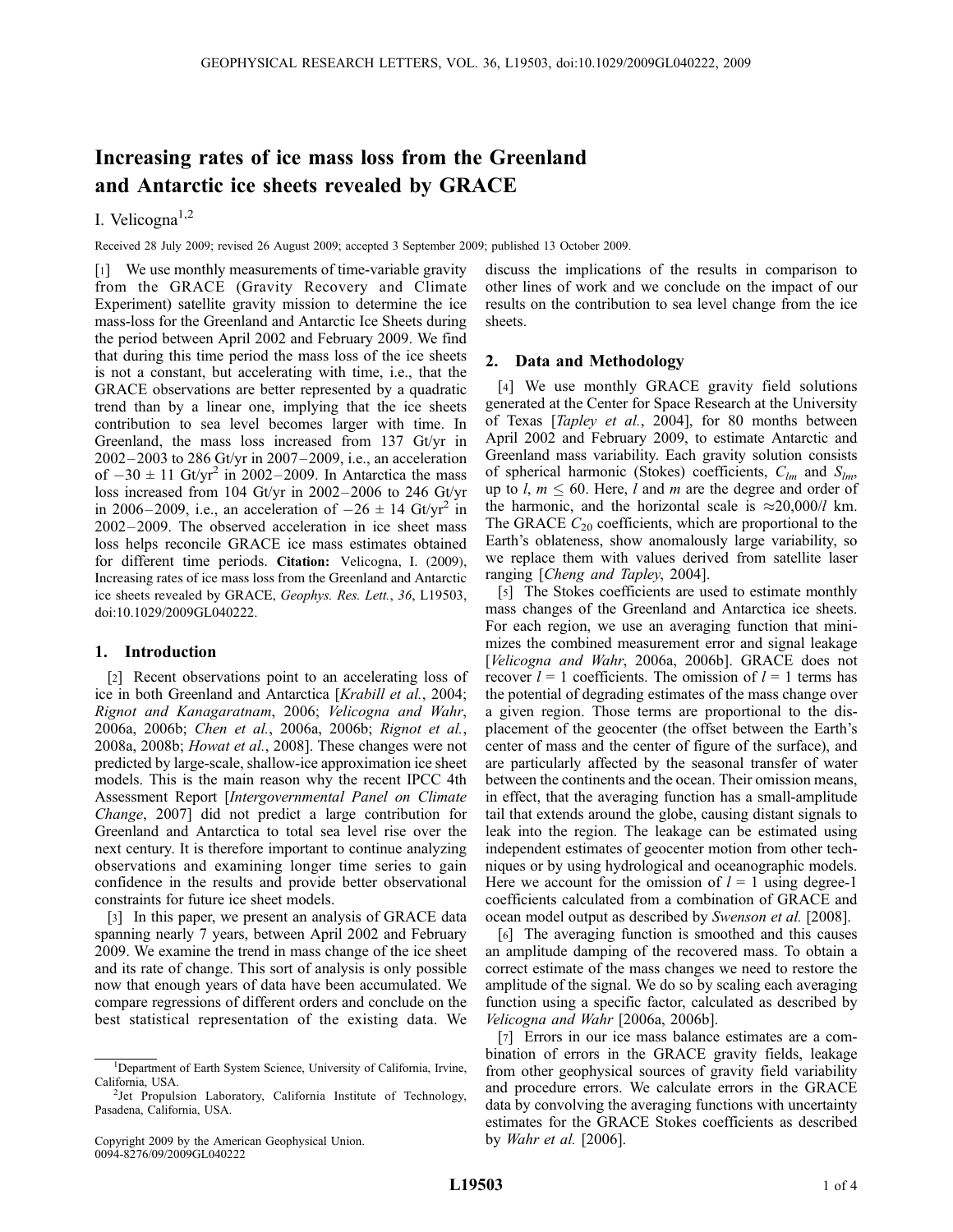

Figure 1. Time series of ice mass changes for the Greenland ice sheet estimated from GRACE monthly mass solutions for the period from April 2002 to February 2009. Unfiltered data are blue crosses. Data filtered for the seasonal dependence using a 13-month window are shown as red crosses. The best-fitting quadratic trend is shown (green line). The GRACE data have been corrected for leakage and GIA.

[8] We estimated potential leakage from other geophysical signal as described below. Leakage from outside the ice sheet occurs because the averaging function extends beyond the boundaries of the ice sheet. To account for the omission of  $l = 1$  we used degree-1 coefficients calculated from a combination of GRACE and ocean model output as described by Swenson et al. [2008]. Errors in the degree-1 coefficients were estimated as described by Swenson et al. [2008]. We consider two sources of external leakage: continental hydrology outside the ice sheet and ocean mass variability. The hydrological contamination is estimated using monthly, global water storage fields from the Global Land Data Assimilation System (GLDAS) [Rodell et al., 2004]. The ocean contamination is estimated using a JPL version of the Estimating the Circulation and Climate of the Ocean (ECCO) general circulation model [Lee et al., 2002]. In both cases, we add a uniform layer to the global ocean so that the total land plus ocean mass is conserved at every time step. The predicted oceanic leakage is negligible. We estimate the hydrological leakage by averaging results from three simulations of the GLDAS fields [Rodell et al., 2004]. These simulations used combinations of three land-surface models and three meteorological-forcing (input) data sets. Uncertainty in the time series of the hydrological leakage was computed as the standard deviation of results from the three contributing simulations. We calculated monthly corrections for the omission of degree-1 coefficients and for the leakage from signal from outside the ice sheets. The leakage uncertainty for Greenland is 5 Gt for each monthly leakage estimates and 2 Gt/yr for the trend, and for Antarctica 18 Gt for each monthly leakage estimate 5 Gt/yr for the trend.

[9] We applied those corrections to the GRACE monthly mass estimates, and we included the associated uncertainties to our final error budget. The corrections for the linear trend are  $13 \pm 5$  Gt/yr and  $6 \pm 2$  Gt/yr for Antarctica and Greenland respectively.

[10] Within the ice sheet, the ice mass estimates are contaminated by variations in atmospheric mass and from the solid Earth contributions caused by high-latitude Pleistocene deglaciation (Glacial Isostatic Adjustment, GIA). European Centre for Medium-Range Weather Forecasts (ECMWF) meteorological fields are used to remove atmospheric effects from the raw data before constructing gravity fields. We estimated the error on the long term trend associated to this correction as described by Velicogna and Wahr [2006a, 2006b]. The error on the long term trend, which is the factor of importance here, is 9 Gt/yr for Antarctica, while for Greenland it is negligible. We included this error in our final error estimate. GIA signal is removed from the GRACE data using independent models as described by Velicogna and Wahr [2006a, 2006b]. The GIA correction used for the Antarctic and Greenland ice sheets respectively is  $176 \pm$ 76 Gt/yr and  $7 \pm 19$  Gt/yr. This correction represents the largest source of uncertainty in our ice mass estimate. However the GIA rate remains constant over the satellite's lifetime, thus a change in the rate of ice mass-loss would not be contaminated by GIA errors. After applying all the above corrections, we obtain the time series for Greenland and Antarctica ice mass changes, calculated from GRACE monthly mass solutions from April 2002 to February 2009, which are shown in Figures 1 and 2, respectively.

[11] The ice mass change shows a short-period seasonal variability superimposed on a longer term variability (Figures 1 and 2). Because our objective is to estimate the long term trend in ice mass change, we go through the additional step of filtering the data. The goal of the filtering is to remove as much as possible from the data the seasonal to inter-annual variability in ice mass and to emphasize the long-term response of the ice sheet. Here we are studying a period of about 7 years. During this period we cannot expect the seasonal variability to be the same (e.g., some year have higher snowfall or higher melt). If we determine the best fitting trend for the entire period by simultaneously solving for an annual a semiannual and a trend, we implicitly assume that the annual and the semiannual cycle have the same amplitude during all those 7 years. However, if the seasonal and inter-annual variability are changing from one year to the



Figure 2. Time series of ice mass changes for the Antarctic ice sheet estimated from GRACE monthly mass solutions for the period from April 2002 to February 2009. Unfiltered data are blue crosses. Data filtered for the seasonal dependence using a 13-month window are shown as red crosses. The best-fitting quadratic trend is shown (green line). The GRACE data have been corrected for leakage and GIA.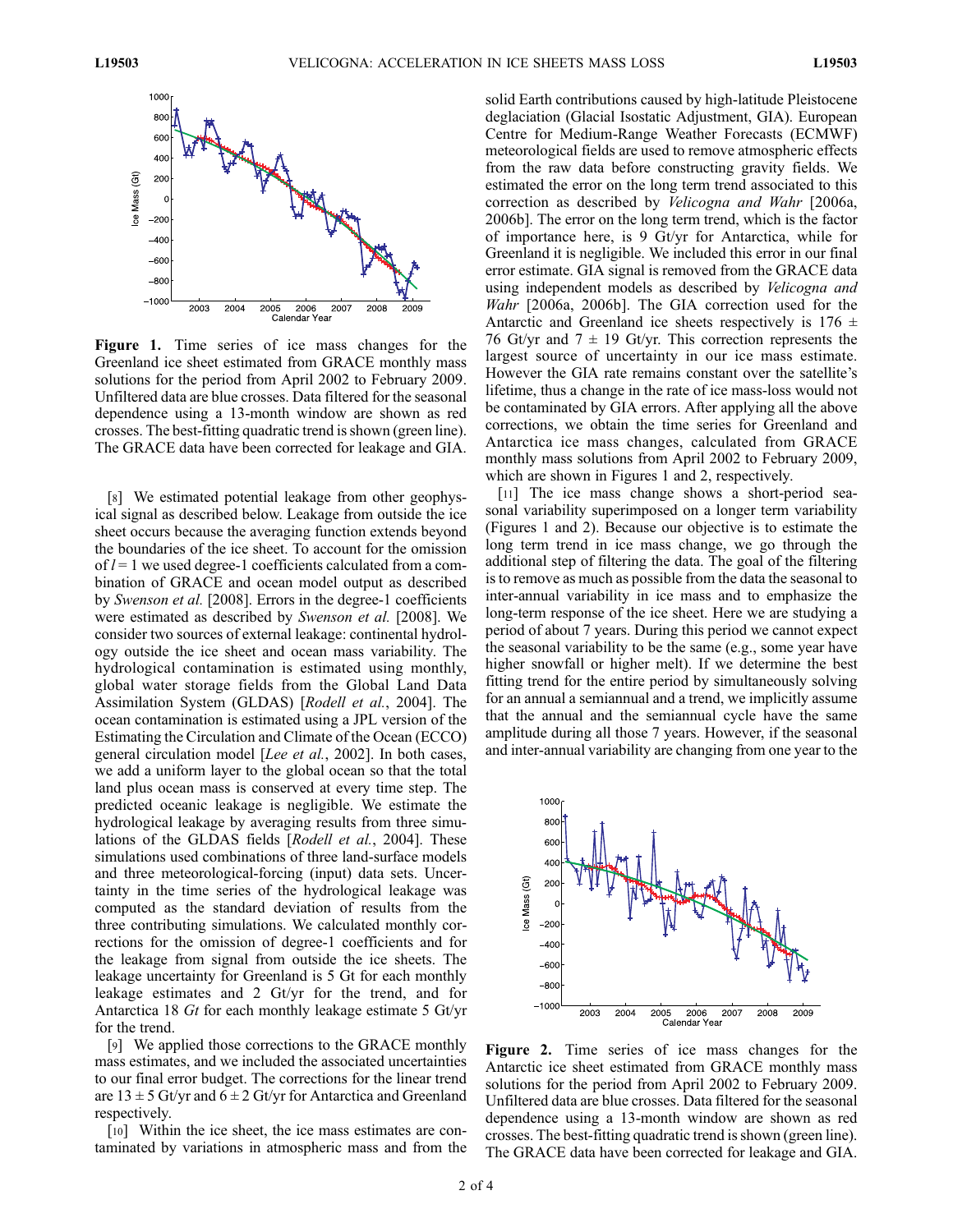next, we end up erroneously interpreting this variability as part of the trend. To account for the possibility of a variable seasonal cycle and to reduce as much as possible the contamination of the trend by the seasonal and inter-annual variability, we define an ad-hoc filtering process as described below. We consider a 13-months window (starting from month 1 to month 13). We simultaneously solve for an annual, a semiannual, a linear trend and a constant during this 13-months period. We define the filtered value at the center point of the 13-months window (i.e., at month 7) as the sum of the trend and the constant term evaluated at that specific month. We repeat this procedure for a 13-month widow centered at month 8 and then again through the last 13 months window we can define. The result is a smoothed time series shown in red in Figures 1 and 2 for Greenland and Antarctica respectively. It is evident looking at Figures 1 and 2 that the filtering procedure effectively reduces the contamination by the seasonal variability accounting also for a time variable amplitude of the seasonal mass change during the 7 years period.

#### 3. Results

[12] We now discuss different ways of fitting a regression through the filtered ice mass data.

[13] One option is to fit a linear trend, as done in most prior studies. For the period April 2002–February 2009, we obtain a trend of  $-230 \pm 33$  Gt/yr for the Greenland Ice sheet and of  $-143 \pm 73$  Gt/yr for the Antarctica Ice sheet. This corresponds to a total  $1.1 \pm 0.2$  mm/yr sea level rise from the two ice sheets. The uncertainty in our estimate is calculated by taking the root-sum-square (RSS) of the errors in the GRACE gravity field solutions, errors in the fit, in the GIA correction, in the leakage and in the averaging process.

[14] A second option is to fit the data with a higher-order regression. Prior studies were limited in that approach by the length of the time series. The time series was too short to allow a robust trend analysis. The GRACE time series of ice mass-loss from both ice sheets in Figures 1 and 2 clearly exhibits curvature that distinguishes it from a linear regression and indicates an above-linear change in ice mass. We therefore fit a quadratic trend to the smoothed monthly time series. The best fitting estimate for the acceleration in ice sheet mass loss for the observed period is  $-30 \pm 11$  Gt/yr<sup>2</sup> for Greenland and  $-26 \pm 14$  Gt/yr<sup>2</sup> for Antarctica. This corresponds to  $0.09 \pm 0.03$  mm/yr<sup>2</sup> of sea level rise from Greenland and  $0.08 \pm 0.04$  mm/yr<sup>2</sup> from Antarctica. This rate is not affected by uncertainties in GIA correction, as GIA rate remains constant over the satellites lifetime, hence the low error.

[15] To determine which of the two models, linear or quadratic, best fits the data, we calculated the adjusted R-Square  $(R_{adj}^2)$  of the data fit, where  $R_{adj}^2 = (1 - R^2)$ \*(n - 1)/(n - p - 1),  $R^2$  is the R-squared, n number of observations, p the number of term in the model. The  $R_{adj}^2$  provides a measure of the proportion of variance of the observed signal that can be accounted for by the regression model, adjusting for the number of terms in the model. While the  $R^2$  always increases when a new term is added to a model, the  $R_{adj}^2$  increases only if the new term improves the model more than would be expected by chance.

[16] For both the Greenland and Antarctica ice sheets, we found that  $R_{adj}^2$  is larger when we use a quadratic fit, i.e., the data are better modeled by a linear increase in mass loss than with a constant mass loss.  $R_{adj}^2$  for the quadratic dependence of the trend are 0.99 and 0.97 for Greenland and Antarctica respectively. These values are, respectively, 3% to 5% larger than for the linear case. So the quadratic fit is especially significant for Antarctica but it is also important for Greenland.

[17] To verify that the improvement obtained with the quadratic model is significant we used an F-test [e.g., Berry and Feldman, 1985]. The F-test show that the improvement obtained with the quadratic fit is statistical significant at a very high confidence level (99%).

[18] Note that if we use the unfiltered GRACE time series instead of the smoothed one, the  $R_{adj}^2$  values drop by 2% and 16% for Greenland and Antarctica, respectively. This illustrates the importance of removing the seasonal variability in the trend estimates. The improvement is much larger for Antarctica than for Greenland. This is consistent with the fact that Antarctica's surface mass balance varies more strongly from year to year and has a larger amplitude [Van de Berg et al., 2006] than seasonal variations and amplitude in Greenland [*Box et al.*, 2006].

# 4. Discussion

[19] The GRACE measurements of time variable gravity for 80 months during the period April 2002–February 2009 show an acceleration of the ice sheets mass-loss. Several studies pointed out already that the ice sheet losses were accelerating, e.g., Interferometric Synthetic Aperture Radar (InSAR) surveys [Rignot and Kanagaratnam, 2006; Rignot et al., 2008a, 2008b], GRACE [Velicogna and Wahr, 2006b; Chen et al., 2006a, 2006b], and altimetry [Howat et al., 2008; Krabill et al., 2004], but most of these studies addressed discrete time periods instead of a continuous time record as shown here. In the case of GRACE data, this was mostly because the time series were too short. Here, we show that the ice mass-loss from the ice sheets is not constant but accelerating, and this conclusion is statistically significant to a high degree (99%).

[20] The results presented here help reconcile some of the differences between previously published estimates of the Greenland ice mass-loss from GRACE. Previously published estimates of the Greenland ice mass loss range from 101 Gt/yr to 227 Gt/yr [Velicogna and Wahr, 2005, 2006b; Chen et al., 2006a, 2006b; Luthcke et al., 2006; Ramillien et al., 2006; Wouters et al., 2008]. Those estimates are relative to different time periods. In general higher figures are obtained using more recent months, i.e., time periods of higher losses, and longer periods. The acceleration rate calculated here shows that the Greenland mass loss doubled during the April 2002 –February 2009 time period. Consequently we expect estimates of mass loss based on longer time interval to be larger. This is clearly shown during the 7-year period we are considering here. During this time period, we can obtain estimates of ice mass-loss ranging anywhere from 100 Gt/yr to more than 300 Gt/yr from subsets of the entire period of observation. Residual differences between estimates from prior studies left after